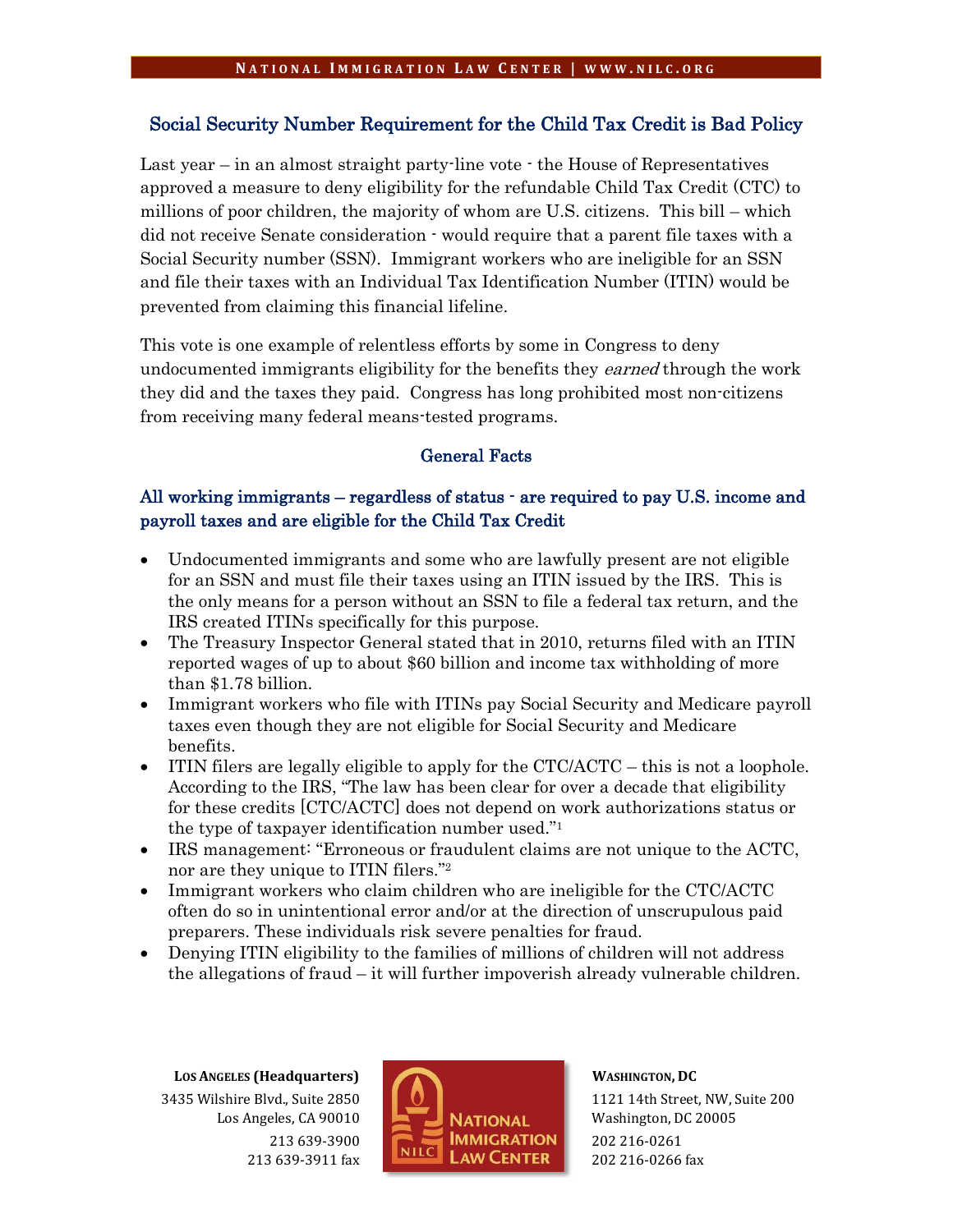# Requiring an SSN for CTC eligibility would:

#### Threaten children's wellbeing

- In 2012, there were nearly 5.5 million children  $-4.5$  million of whom are U.S. citizens - living with at least one undocumented parent.3 The remainder of the children are little Dreamers, children who are undocumented and came to the U.S. at a young age and consider this country their only home.
- In 2011, children of immigrants—more than 9 million children—accounted for 30.9 percent of all children in the U.S. in low-income families.<sup>4</sup>
- Any change in eligibility for the ACTC will harm children—the very population the tax credit is intended to benefit.

### Hurt the working poor

- x This is an attack on hardworking ITIN taxpayers who, along with their employers' contributions, paid more than \$13 billion in payroll taxes in 2010.5
- $\bullet$  In 2013, undocumented immigrant adults had been in the U.S. for a median time of nearly 13 years<sup>6</sup> and are long-standing residents of their communities.
- Over 50 percent of families using the refundable CTC earn less than \$20,000 per year, over 60 percent earn less than \$25,000 per year, and over 75 percent earn less than \$30,000 per year.7
- Nearly half of these workers are raising children on hourly wages of \$10 or less.<sup>8</sup>
- Eliminating the tax credit for these families will take an average of \$1,800 from the low-wage families per year.9
- Without this tax credit, families may not be able to pay for basic needs such as groceries, utility bills, or child care.

## Betray the Latino community

- x This cut will hit Latinos hardest. An estimated 85 percent of families affected by this policy change are Hispanic.10
- This cut will deepen poverty. There are now nearly 15 million children living in poverty in the United States.11 Nearly one-third of Hispanic children in the U.S. live in households in poverty.<sup>12</sup>

## National Immigration Law Center

## July 2015

Ellen Sittenfeld Battistelli, Policy Analyst, [battistelli@nilc.org](mailto:battistelli@nilc.org) 202-384-1277